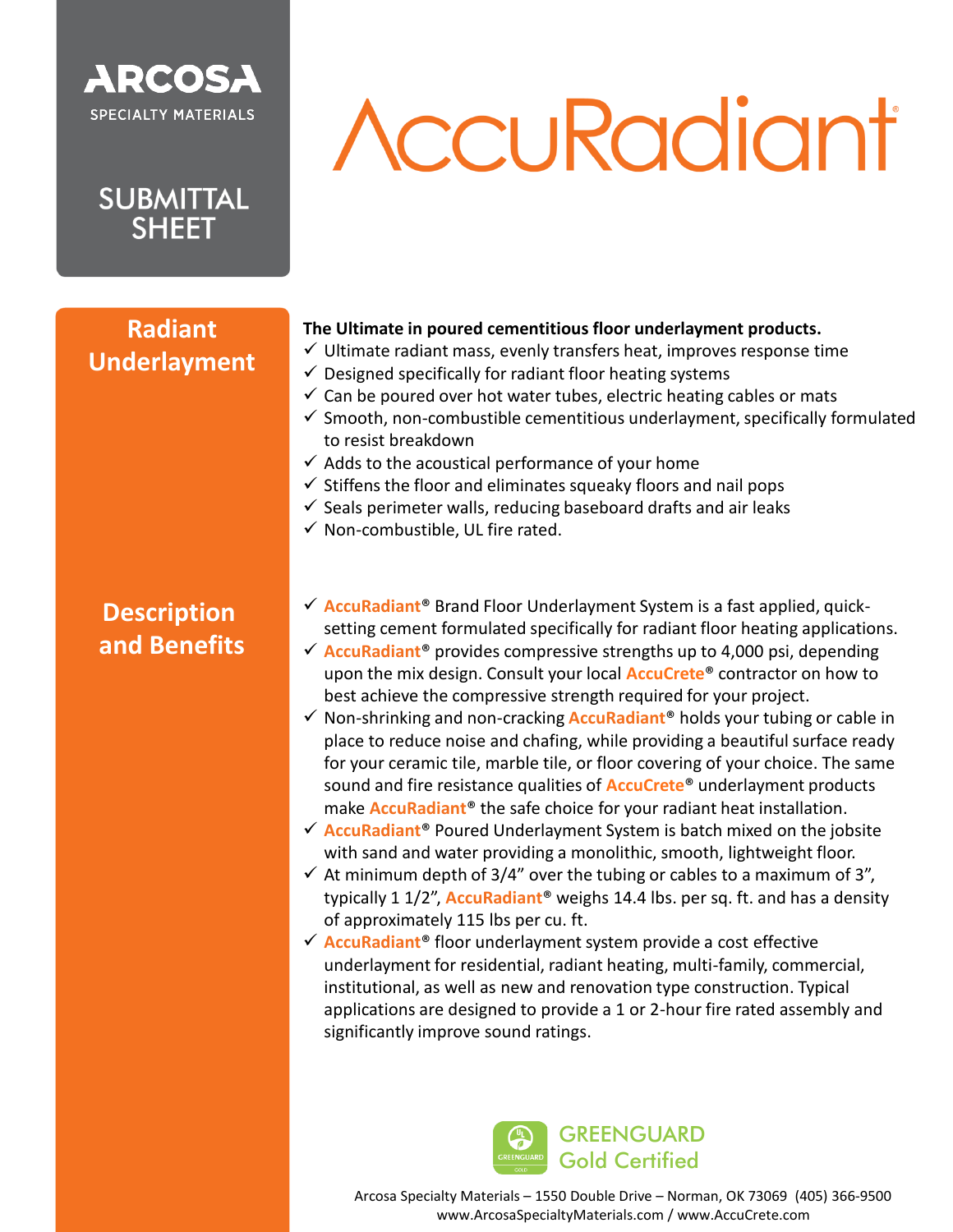

### **AccuRadiant**

SUBMITTAL<br>SHEET

| Color                                                                                                                                                                                                                                                                                                                                                                                                                                                                                                                                                                                                                                                                                                                                                                                                                                                                                                                                                                                                                                                                                                                                                                                                                                                                                                                                                                                                                                                                                                                                                                                                                                                                                                           | Gray Powder                                                                |
|-----------------------------------------------------------------------------------------------------------------------------------------------------------------------------------------------------------------------------------------------------------------------------------------------------------------------------------------------------------------------------------------------------------------------------------------------------------------------------------------------------------------------------------------------------------------------------------------------------------------------------------------------------------------------------------------------------------------------------------------------------------------------------------------------------------------------------------------------------------------------------------------------------------------------------------------------------------------------------------------------------------------------------------------------------------------------------------------------------------------------------------------------------------------------------------------------------------------------------------------------------------------------------------------------------------------------------------------------------------------------------------------------------------------------------------------------------------------------------------------------------------------------------------------------------------------------------------------------------------------------------------------------------------------------------------------------------------------|----------------------------------------------------------------------------|
| <b>Flow Properties</b>                                                                                                                                                                                                                                                                                                                                                                                                                                                                                                                                                                                                                                                                                                                                                                                                                                                                                                                                                                                                                                                                                                                                                                                                                                                                                                                                                                                                                                                                                                                                                                                                                                                                                          | Medium Flow w/ Self-Leveling Properties                                    |
| Water Per Bag                                                                                                                                                                                                                                                                                                                                                                                                                                                                                                                                                                                                                                                                                                                                                                                                                                                                                                                                                                                                                                                                                                                                                                                                                                                                                                                                                                                                                                                                                                                                                                                                                                                                                                   | 4 to 5.5 US Gal. per 80 lb. bag                                            |
| Sand Per Bag                                                                                                                                                                                                                                                                                                                                                                                                                                                                                                                                                                                                                                                                                                                                                                                                                                                                                                                                                                                                                                                                                                                                                                                                                                                                                                                                                                                                                                                                                                                                                                                                                                                                                                    | 1.4 to 1.8 ft <sup>3</sup> of washed mason or concrete sands meeting       |
|                                                                                                                                                                                                                                                                                                                                                                                                                                                                                                                                                                                                                                                                                                                                                                                                                                                                                                                                                                                                                                                                                                                                                                                                                                                                                                                                                                                                                                                                                                                                                                                                                                                                                                                 | AccuLevel <sup>®</sup> / AccuCrete <sup>®</sup> minimum gradation criteria |
| Compressive                                                                                                                                                                                                                                                                                                                                                                                                                                                                                                                                                                                                                                                                                                                                                                                                                                                                                                                                                                                                                                                                                                                                                                                                                                                                                                                                                                                                                                                                                                                                                                                                                                                                                                     | (ASTM C472) up to 4,000 psi depending on mix design,                       |
| Strength                                                                                                                                                                                                                                                                                                                                                                                                                                                                                                                                                                                                                                                                                                                                                                                                                                                                                                                                                                                                                                                                                                                                                                                                                                                                                                                                                                                                                                                                                                                                                                                                                                                                                                        | sand gradation, and water content                                          |
| <b>Wet Density</b>                                                                                                                                                                                                                                                                                                                                                                                                                                                                                                                                                                                                                                                                                                                                                                                                                                                                                                                                                                                                                                                                                                                                                                                                                                                                                                                                                                                                                                                                                                                                                                                                                                                                                              | 110 to 120 lb./ ft <sup>3</sup>                                            |
| Recommended                                                                                                                                                                                                                                                                                                                                                                                                                                                                                                                                                                                                                                                                                                                                                                                                                                                                                                                                                                                                                                                                                                                                                                                                                                                                                                                                                                                                                                                                                                                                                                                                                                                                                                     | 3/4" over tubing or electric cables                                        |
| <b>Thickness</b>                                                                                                                                                                                                                                                                                                                                                                                                                                                                                                                                                                                                                                                                                                                                                                                                                                                                                                                                                                                                                                                                                                                                                                                                                                                                                                                                                                                                                                                                                                                                                                                                                                                                                                |                                                                            |
| <b>Surface Burning</b>                                                                                                                                                                                                                                                                                                                                                                                                                                                                                                                                                                                                                                                                                                                                                                                                                                                                                                                                                                                                                                                                                                                                                                                                                                                                                                                                                                                                                                                                                                                                                                                                                                                                                          | ASTM E84 - Flame spread: 0, Fuel Contribution: 0, Smoke                    |
| Characteristics                                                                                                                                                                                                                                                                                                                                                                                                                                                                                                                                                                                                                                                                                                                                                                                                                                                                                                                                                                                                                                                                                                                                                                                                                                                                                                                                                                                                                                                                                                                                                                                                                                                                                                 | Density: 0                                                                 |
|                                                                                                                                                                                                                                                                                                                                                                                                                                                                                                                                                                                                                                                                                                                                                                                                                                                                                                                                                                                                                                                                                                                                                                                                                                                                                                                                                                                                                                                                                                                                                                                                                                                                                                                 | Fire testing of construction products and materials ASTM                   |
|                                                                                                                                                                                                                                                                                                                                                                                                                                                                                                                                                                                                                                                                                                                                                                                                                                                                                                                                                                                                                                                                                                                                                                                                                                                                                                                                                                                                                                                                                                                                                                                                                                                                                                                 | <b>E119: Pass</b>                                                          |
| $\checkmark$ No single application of <b>AccuRadiant<sup>®</sup></b> Floor Underlayment should exceed<br>3" in depth. Consult your <b>AccuCrete<sup>®</sup></b> contractors on how to achieve depths<br>greater than 3".<br>$\checkmark$ Any material poured above a crawl space must be protected by a vapor<br>barrier.<br>$\checkmark$ After installation of the <b>AccuRadiant</b> ® Floor Underlayment and prior to the<br>resumption of construction, place temporary wood planking over<br>underlayment where heavy wheeled or concrete loads will occur.<br>√ AccuRadiant® Floor Underlayment Systems are not designed to be installed<br>on or below grade, except over well-drained structural substrates.<br>$\checkmark$ The structural floor should be designed to withstand designed loads with a<br>minimum deflection criteria of L/360.<br>√ Unless otherwise stated, <b>AccuRadiant®</b> Floor Underlayment systems<br>should not be used as a wearing surface.<br>√ Unless otherwise stated, <b>AccuRadiant®</b> Floor Underlayment Systems<br>should not be used for exterior applications or where they will come in<br>prolonged contact with water.<br>$\checkmark$ AccuCrete <sup>®</sup> is approved for use over concrete and new plywood or OSB.<br>Other substrates and conditions may require special preparation. Consult<br>the manufacturer before installation over other types of substrates.<br>√ AccuRadiant <sup>®</sup> Floor Underlayment Systems are only one component of an<br>effective floor-ceiling fire rated and sound rated assembly. Care must be<br>taken in the installation of all construction components to assure the<br>ultimate in design performance. |                                                                            |
|                                                                                                                                                                                                                                                                                                                                                                                                                                                                                                                                                                                                                                                                                                                                                                                                                                                                                                                                                                                                                                                                                                                                                                                                                                                                                                                                                                                                                                                                                                                                                                                                                                                                                                                 |                                                                            |

Arcosa Specialty Materials – 1550 Double Drive – Norman, OK 73069 (405) 366-9500 Arcosa Specialty Materials – 1550 Double Drive – Norman, OK 73069 (405) 366-9500 www.ArcosaSpecialtyMaterials.com / www.AccuCrete.com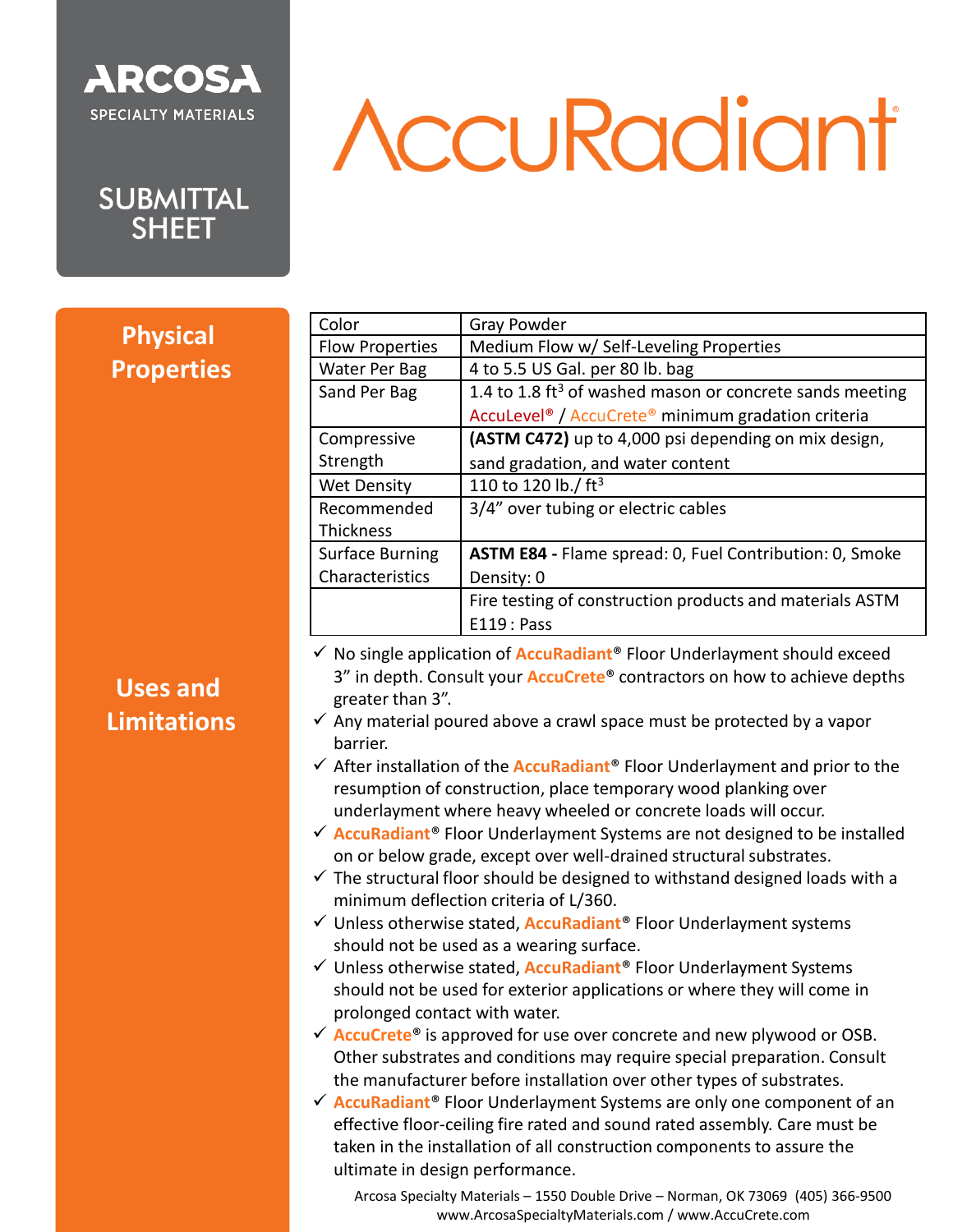### **ARCOSA SPECIALTY MATERIALS**

**SUBMITTAL SHEET** 

#### **Installation**

# **AccuRadiant**

- $\checkmark$  The building must be enclosed and weathertight. Ambient and substrate temperatures must be maintained at a minimum of 50 degrees for 24 hours before and for a period of 14-21 days after installation. Provide continuous ventilation and heat to remove excess moisture after installation until underlayment is dry. The absence of condensation on windows will confirm adequate ventilation.
- ✓ Prior to pouring the **AccuRadiant**® Floor Underlayment, an **AccuCrete**® Priming System must be used. Adequate ventilation must be provided for a period of 14 to 21 days after installation of the underlayment to ensure drying of the underlayment. For thicker applications, a longer drying time may be necessary.
- $\checkmark$  The structural subfloor should be adequate to withstand designed loads with a minimum deflection criteria of L/360. Installations over concrete slabs require the concrete to be properly cured (typically 28 days) prior to the installation of the **AccuRadiant**® Floor Underlayment. Once the **AccuRadiant**® is fully dry and has passed a dryness test, the application of a surface sealer is recommended prior to the installation of all glue down or thin set finished flooring. All instructions or recommendations by the finished floor goods manufacturer supersede this recommendation.
- $\checkmark$  Wear a NIOSH approved dusk mask and/or provide ventilation when mixing the product.

#### **UL Designs**

G577 G578 G579 G580 G582 G592 H502 J917 J919 J920 J924 J927 J931 J957 J958 J994 L006 L201 L202 L206 L208 L209 L210 L211 L212 L501 L502 L503 L504 L505 L506 L507 L508 L509 L510 L511 L512 L513 L514 L515 L516 L517 L518 L519 L520 L522 L523 L524 L526 L527 L528 L529 L530 L533 L534 L535 L536 L537 L538 L539 L540 L541 L543 L546 L547 L549 L550 L551 L556 L558 L560 L562 L563 L570 L573 L574 L546 L577 L578 L581 L583 L585 L587 L589 L590 L592 L593 M502 M503 M504 M506 M508 M513 M519 M530 M535 M538 M544 M550 M553

More designs may be obtained. Contact us at info@AccuCrete.com